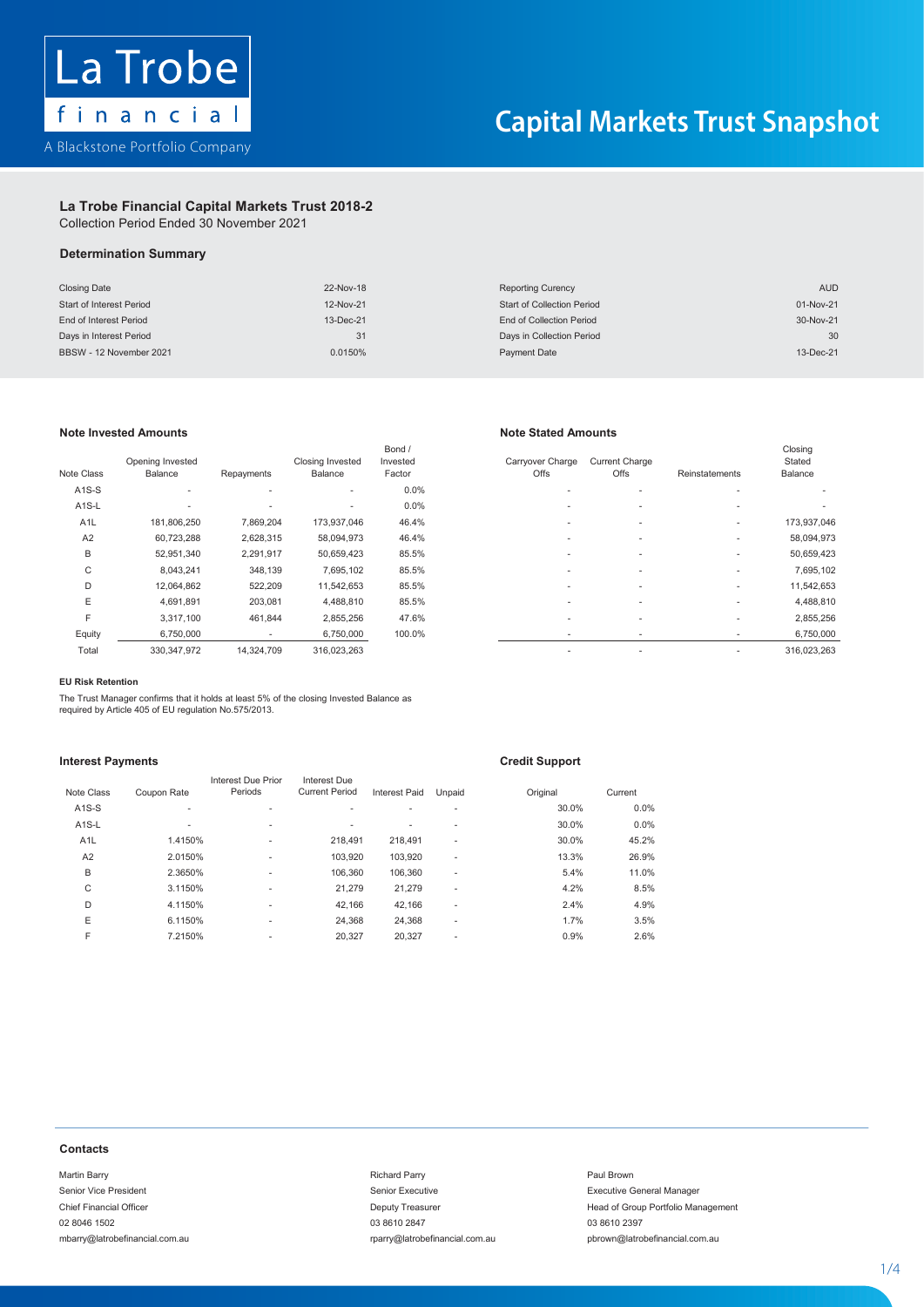

# **La Trobe Financial Capital Markets Trust 2018-2 La Trobe Financial Capital Markets Trust 2018-2**

Collection Period Ended 30 November 2021 Collection Period

# **Determination Summary**

| <b>Closing Date</b>      | 22-Nov-18 | <b>Reporting Curency</b>          | <b>AUD</b> |
|--------------------------|-----------|-----------------------------------|------------|
| Start of Interest Period | 12-Nov-21 | <b>Start of Collection Period</b> | 01-Nov-21  |
| End of Interest Period   | 13-Dec-21 | End of Collection Period          | 30-Nov-21  |
| Days in Interest Period  | 31        | Days in Collection Period         | 30         |
| BBSW - 12 November 2021  | 0.0150%   | Payment Date                      | 13-Dec-21  |

| <b>Expense Reserve</b> | Thresholds |
|------------------------|------------|

| <b>Closing Balance</b> | 150.000 | Repayments       |
|------------------------|---------|------------------|
| Draws                  |         |                  |
| Additions              |         | Available income |
| <b>Opening Balance</b> | 150.000 | Weighted averag  |
|                        | Balance |                  |

| <b>Closing Balance</b> | 2.200.000 | <b>Pool Performance</b>                                   |            |
|------------------------|-----------|-----------------------------------------------------------|------------|
| Draws                  |           | Constant Prepayment Rate (CPR) - Current month annualised | 39.9%      |
| Additions              |           | Principal Payment Rate (PPR) - Current month annualised   | 1.9%       |
| <b>Opening Balance</b> | 2.200.000 |                                                           |            |
|                        | Balance   | Total net principal repaid                                | 14.298.603 |

|                        | Balance   |
|------------------------|-----------|
| Opening Balance        | 1,478,577 |
| Additions              | 26.105    |
| Draws                  | n         |
| <b>Closing Balance</b> | 1,504,682 |

|                        | Balance |                                                          |           |
|------------------------|---------|----------------------------------------------------------|-----------|
| <b>Opening Balance</b> |         | Stepdown Criteria                                        |           |
| Additions              |         |                                                          | Satisfied |
| Draws                  |         | a. No Class A1S-S Notes or Class A1S-L Notes outstanding | Yes       |
| <b>Closing Balance</b> |         | b. Class A Subordination Percentage                      | Yes       |

|                               | Balance   |                                                                                                                                                                    |
|-------------------------------|-----------|--------------------------------------------------------------------------------------------------------------------------------------------------------------------|
| <b>Opening Balance</b>        |           | <b>Call Option Trigger</b>                                                                                                                                         |
| Draws                         |           | The Payment Date which occurs on the earlier of:                                                                                                                   |
| Reimbursements                |           | a. 12th November 2022; and                                                                                                                                         |
| <b>Closing Balance</b>        |           | b. the first Payment date on which the aggregate Invested Amounts of all Notes,<br>expressed as a percentage of the aggregate Initial Invested Amounts of all Note |
| <b>Closing Facility Limit</b> | 4.740.349 | Closing Date, is equal to or less than 25%.                                                                                                                        |

|  | Threshold |  |  |
|--|-----------|--|--|
|  |           |  |  |

|                                  | Balance   |                                                          | Actual | Minimum | Satisfied  |
|----------------------------------|-----------|----------------------------------------------------------|--------|---------|------------|
| Opening Balance                  | 150,000   | Weighted average test                                    | 5.05%  | 3.80%   | Yes        |
| <b>Additions</b>                 | 0         | Available income test                                    | 5.90%  | 3.31%   | Yes        |
| Draws                            |           |                                                          |        |         |            |
| <b>Closing Balance</b>           | 150,000   | <b>Repayments</b>                                        |        |         |            |
|                                  |           |                                                          |        |         | Balance    |
|                                  |           | Scheduled principal                                      |        |         | 528,676    |
| <b>Yield Enhancement Reserve</b> |           | Unscheduled Principal (net of redraws)                   |        |         | 13,769,927 |
|                                  | Balance   | Total net principal repaid                               |        |         | 14,298,603 |
| Opening Balance                  | 2,200,000 |                                                          |        |         |            |
| <b>Additions</b>                 | 0         | Principal Payment Rate (PPR) - Current month annualised  |        |         | 1.9%       |
| D <sub>2</sub>                   | $\sim$    | Constant Despainsont Data (CDD). Current month applicant |        |         | 20.001     |

## **Retention Amount Ledger** Portfolio balance at Closing Date 723,973,935 **Pool Performance**

| <b>Retention Amount Ledger</b> |           | Portfolio balance at Closing Date       | 723,973,935 |
|--------------------------------|-----------|-----------------------------------------|-------------|
|                                | Balance   | Pool Factor                             | 43.9%       |
| Opening Balance                | 1,478,577 | Liquidation amount - current month      | $\Omega$    |
| Additions                      | 26.105    | No. of loans liquidated - current month | $\Omega$    |
| Draws                          |           | Losses - current month                  | $\Omega$    |
| <b>Closing Balance</b>         | 1,504,682 | Cumulative liquidation amount           | 6,889,796   |
|                                |           | Cumulative no. of loans liquidated      | 11          |
|                                |           | Cumulative losses                       | 359,582     |
| <b>Amortisation Ledger</b>     |           | Annualised loss rate since Closing Date | 0.02%       |
|                                |           |                                         |             |

| Draws                     | a. No Class A1S-S Notes or Class A1S-L Notes outstanding | Yes |
|---------------------------|----------------------------------------------------------|-----|
| <b>Closing Balance</b>    | b. Class A Subordination Percentage                      | Yes |
|                           | c. Principal Losses                                      | Yes |
|                           | d. 90 Arrears Days                                       | Yes |
| <b>Liquidity Facility</b> | e. Stated Amount                                         | Yes |

The Payment Date which occurs on the earlier of:

a. 12th November 2022; and<br>b. the first Payment date on which the aggregate Invested Amounts of all Notes,<br>expressed as a percentage of the aggregate Initial Invested Amounts of all Notes on the Find The aggregate of the aggregate Initial Invested Amounts of all Notes,<br>a. 12th November 2022; and<br>b. the first Payment date on which the aggregate Initial Invested Amounts of all Notes on the<br>Closing Date, is equal to Closing Date, is equal to or less than 25%.

2 - 4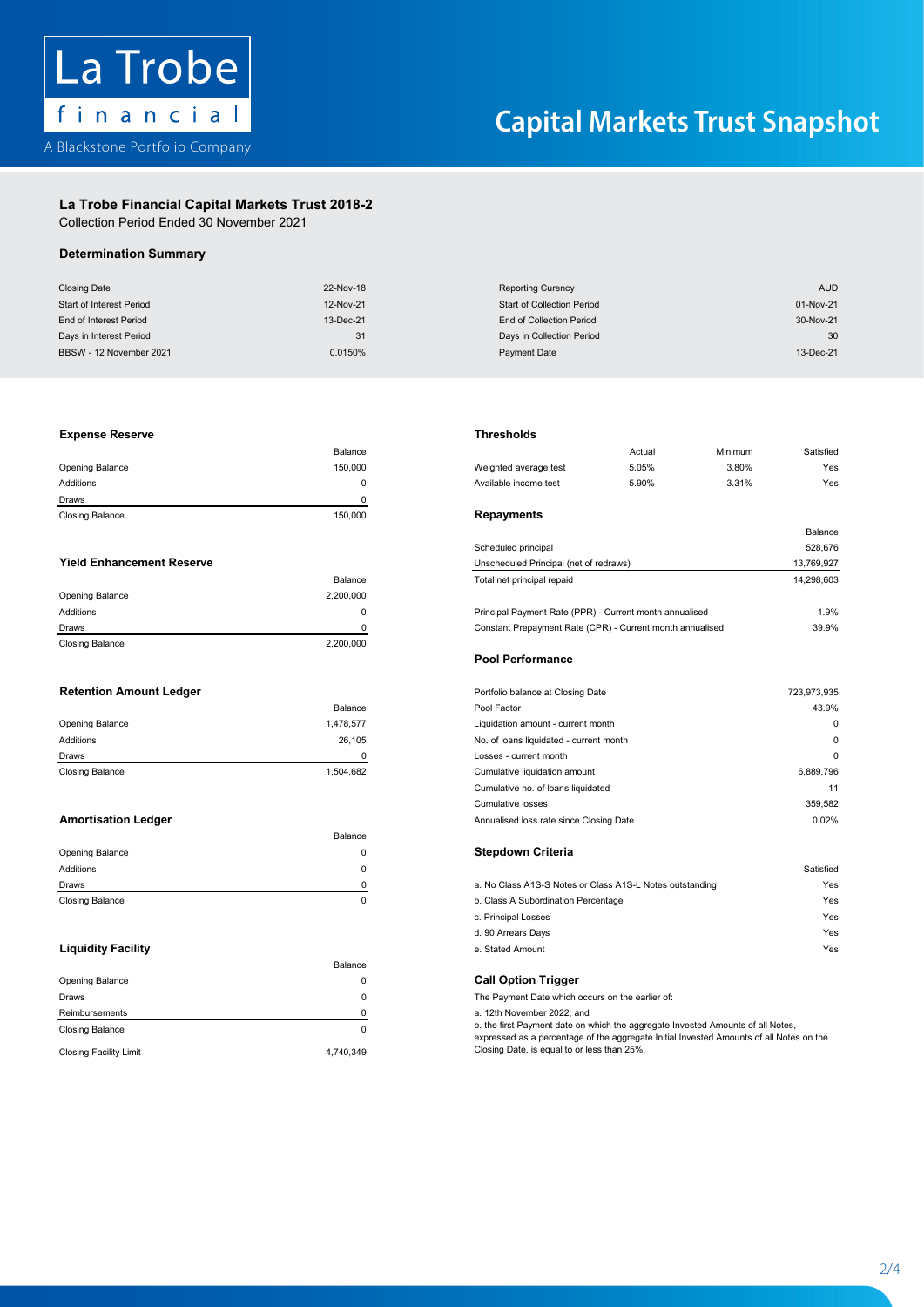

## **La Trobe Financial Capital Markets Trust 2018-2 La Trobe Financial Capital Markets Trust 2018-2**

As at 30 November 2021 As at 30 November 2021

**Pool Summary**

| <b>UVE OUTSTANT</b>    |             |                                    |       |
|------------------------|-------------|------------------------------------|-------|
| Portfolio balance (\$) | 317.653.424 | Weighted average LVR (%)           | 68.16 |
| Number of loans (#)    | 848         | Maximum current LVR (%)            | 96.14 |
| Average loan size (\$) | 374.591     | Weighted average seasoning (years) | 4.14  |
| Maximum loan size (\$) | 1.494.701   | Weighted average Interest Rate (%) | 5.08  |
|                        |             |                                    |       |

# 1.<br>http://www.barracellum.com/www.com/www.com/www.com/www.com/www.com/www.com/www.com/www.com/www.com/www.com/www<br>https://www.com/www.com/www.com/www.com/www.com/www.com/www.com/www.com/www.com/www.com/www.com/www.com/www. Current Loan to Value ratio (LVR) Distribution<br>Current Balance Distribution Distribution Delance Distribution Current Balance Distribution 75.0% to 80.0% <br>
82,502,260 <br>
85.0% to 90.0% <br>
85.0% to 90.0% <br>
85.0% to 90.0% <br>
85.0% to 90.0% <br>
85.0% to 90.0% <br>
87.1.307,616 <br>
87.21,307,616 <br>
8.7 **Interest Rates Seasoning Distribution (Based on Loan Settlement Date)**  $\frac{1}{2}$ .000  $\frac{1}{2}$  to  $\frac{1}{2}$  to  $\frac{1}{2}$  to  $\frac{1}{2}$  to  $\frac{1}{2}$  to  $\frac{1}{2}$  to  $\frac{1}{2}$ Interest Rates<br>Mumber Relaxes Research Of Seasoning Distribution (Based on Loan Settlement Date) 6.00% to 6.50% 179 47,114,016 14.8  $70$  27,842,781 8.8<br>4.00% to 4.50% 36,600 168 59,427,570 18.7  $\begin{array}{cccc} 3.00\% \text{ to } 4.00\% \ 4.00\% \text{ to } 4.50\% \end{array}$ <br>  $\begin{array}{cccc} 70 & 27,842,781 & 8.8 \ 4.00\% \text{ to } 5.00\% & 168 & 59,427,570 & 18.7 \ 4.50\% \text{ to } 5.00\% & & 129 & 61,761,739 & & 19.4 \end{array}$ 145 63,427,659 65,60% 65,50% 66,00% 66,00% 66,00% 66,00% 66,00% 66,000 66,000 66,000 66,000 66,000 66,000 66,000 66,000 66,000 66,000 66,000 66,000 66,000 66,000 66,000 66,000 66,000 66,000 66,000 66,000 66,000 66,000 66,0 Total 848 317,653,424 100.0 179 47,114,016 14.8<br>6.50% to 7.00% 17.00% 18 5,128,214 1.6 7.00% to 8.00% 35 8,602,409 2.7<br>Over 8.00% 35 8,602,409 2.7<br>Over 8.00% 0 0 0.0 Over 8.00% Total 848 317,653,424 100.0 Up to 50.0% 50.0% to 60.0% 60.0% to 65.0% 70.0% to 75.0% 75.0% to 80.0% **Interest Rates Seasoning Distribution (Based on Loan Settlement Date)**  $10$ tal to  $100.0$ **6.000 Number Balance** W 5.00% to 5.50%

# **Current Balance D**

|     |             |         |                        |     |             | %       |
|-----|-------------|---------|------------------------|-----|-------------|---------|
| 118 | 26.108.173  | 8.2     | Less than 100.000      | 34  | 1.570.007   | 0.5     |
| 133 | 38.994.856  | 12.3    | 100,000 to 200,000     | 122 | 20.364.784  | 6.4     |
| 81  | 28.352.098  | 8.9     | 200,000 to 300,000     | 277 | 68.548.534  | 21.6    |
| 127 | 44.987.157  | 14.2    | 300,000 to 400,000     | 144 | 49.159.830  | 15.5    |
| 167 | 70.984.390  | 22.3    | 400,000 to 500,000     | 89  | 39.427.967  | 12.4    |
| 177 | 82.502.260  | 26.0    | 500,000 to 600,000     | 58  | 31.850.302  | 10.0    |
| 37  | 21.307.616  | 6.7     | 600,000 to 700,000     | 39  | 25.358.292  | 8.0     |
| 4   | 2.320.422   | 0.7     | 700,000 to 800,000     | 15  | 11.239.333  | 3.5     |
|     | 832.062     | 0.6     | 800,000 to 900,000     | 17  | 14.492.830  | 4.6     |
|     | 264.390     | 0.1     | 900,000 to 1,000,000   | 25  | 23.573.500  | 7.4     |
|     |             | 0.0     | 1,000,000 to 1,500,000 | 28  | 32.068.045  | 10.1    |
|     |             |         | Over 1,500,000         | 0   |             | 0.0     |
| 848 | 317.653.424 | 100.0   |                        |     |             |         |
|     |             |         | Total                  | 848 | 317.653.424 | 100.0   |
|     | Number      | Balance | %                      |     | Number      | Balance |

|                | Number | Balance    | %    |                  | Number | Balance     | $\%$  |
|----------------|--------|------------|------|------------------|--------|-------------|-------|
| Up to 3.00%    |        | .904.143   | 0.6  | Less than 1 year |        |             | 0.0   |
| 3.00% to 4.00% | 70     | 27.842.781 | 8.8  | 1 to 2 years     |        | 0           | 0.0   |
| 4.00% to 4.50% | 168    | 59.427.570 | 18.7 | 2 to 3 years     |        | 0           | 0.0   |
| 4.50% to 5.00% | 129    | 61.761.739 | 19.4 | 3 to 4 years     | 597    | 224.084.966 | 70.5  |
| 5.00% to 5.50% | 145    | 63.427.659 | 20.0 | 4 to 5 years     | 136    | 59.093.825  | 18.6  |
| 5.50% to 6.00% | 101    | 42.444.893 | 13.4 | Over 5 years     | 115    | 34.474.633  | 10.9  |
| 6.00% to 6.50% | 179    | 47.114.016 | 14.8 |                  |        |             |       |
| 6.50% to 7.00% | 18     | 5.128.214  | 1.6  | Total            | 848    | 317.653.424 | 100.0 |
|                |        |            |      |                  |        |             |       |